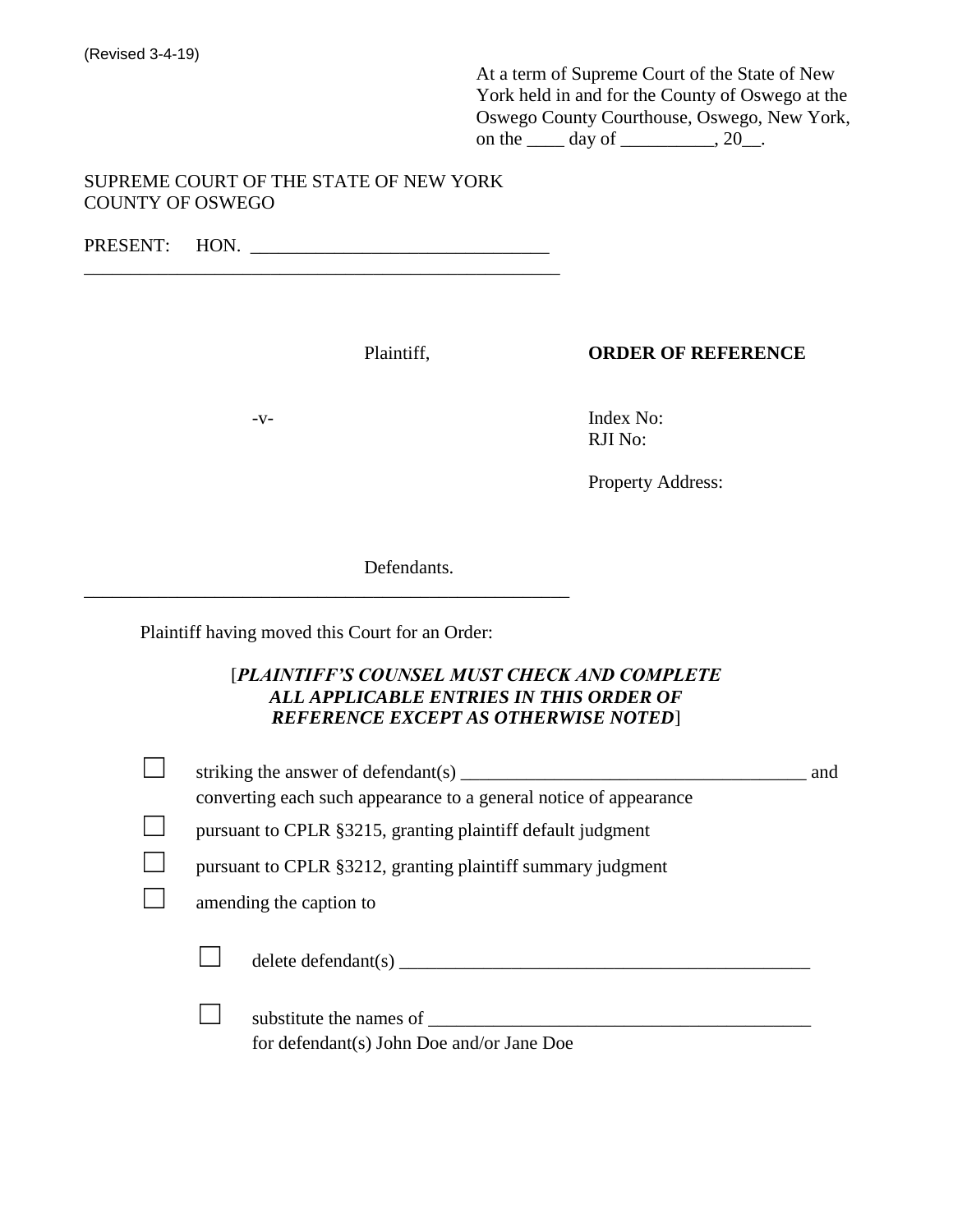|                   | pursuant to RPAPL §1321, appointing a Referee to compute the sums due plaintiff on the<br>Note and Mortgage |
|-------------------|-------------------------------------------------------------------------------------------------------------|
|                   |                                                                                                             |
|                   | <b>NOW,</b> upon plaintiff's $\Box$ ex parte application or $\Box$ motion heard on $\Box$ at                |
|                   | which time $\Box$ plaintiff $\Box$ defendant appeared, or $\Box$ no appearances were required, and upon the |
|                   | Summons and Complaint and proof that all defendants have been served, and upon proof that the time          |
|                   | for all defendant(s) to answer or appear has expired, and upon the:                                         |
| 1)                |                                                                                                             |
| 2)                | with Exhibits ____ - ___ annexed:                                                                           |
| 3)                |                                                                                                             |
| it is hereby      |                                                                                                             |
|                   | <b>ORDERED</b> that the plaintiff's motion:                                                                 |
|                   | for a default judgment pursuant to CPLR § 3215 and RPAPL § 1321 is granted;                                 |
|                   | to strike defendant(s)' answer and for summary judgment pursuant to CPLR<br>§3212 is granted;               |
|                   |                                                                                                             |
| and it is further |                                                                                                             |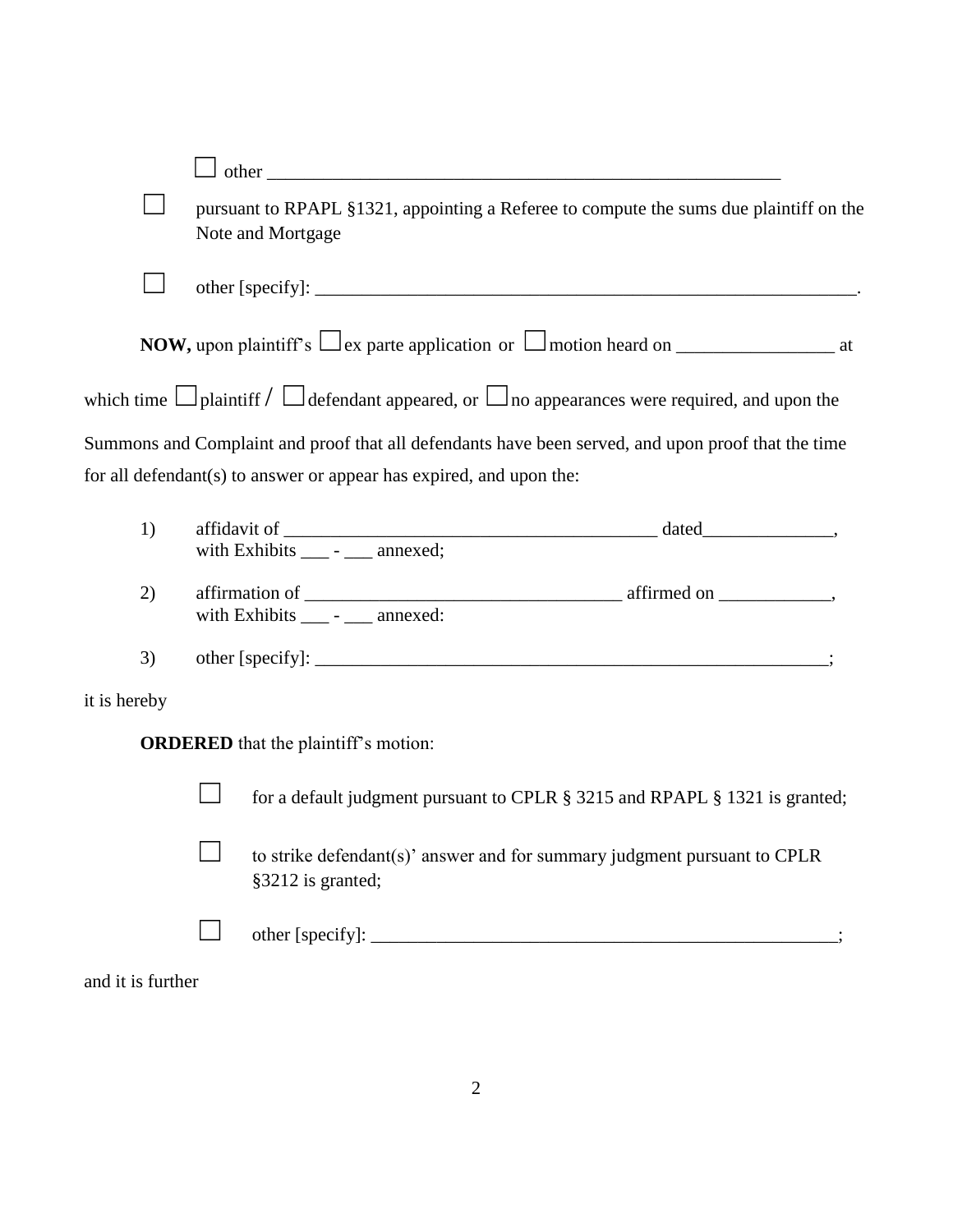| <b>ORDERED</b> that the caption of this action is amended to |  |
|--------------------------------------------------------------|--|
|--------------------------------------------------------------|--|

| delete the name(s) of defendant(s) $\qquad \qquad$ |
|----------------------------------------------------|
| substitute the name(s) of $\qquad \qquad$          |
| for defendant(s) John Doe and/or Jane Doe          |
|                                                    |

and it is further

**ORDERED** that the caption of this action as amended shall read as follows:

\_\_\_\_\_\_\_\_\_\_\_\_\_\_\_\_\_\_\_\_\_\_\_\_\_\_\_\_\_\_\_\_\_\_\_\_\_\_\_\_\_\_\_\_\_\_\_\_\_\_

\_\_\_\_\_\_\_\_\_\_\_\_\_\_\_\_\_\_\_\_\_\_\_\_\_\_\_\_\_\_\_\_\_\_\_\_\_\_\_\_\_\_\_\_\_\_\_\_\_\_

| SUPREME COURT OF THE STATE OF NEW YORK |  |
|----------------------------------------|--|
| COUNTY OF OSWEGO                       |  |

Plaintiff,

-v-

Defendant(s).

and it is further

**ORDERED** that [*the Court will designate the Referee*]

| Name:      | Esq. |
|------------|------|
| Address:   |      |
|            |      |
|            |      |
| Telephone: |      |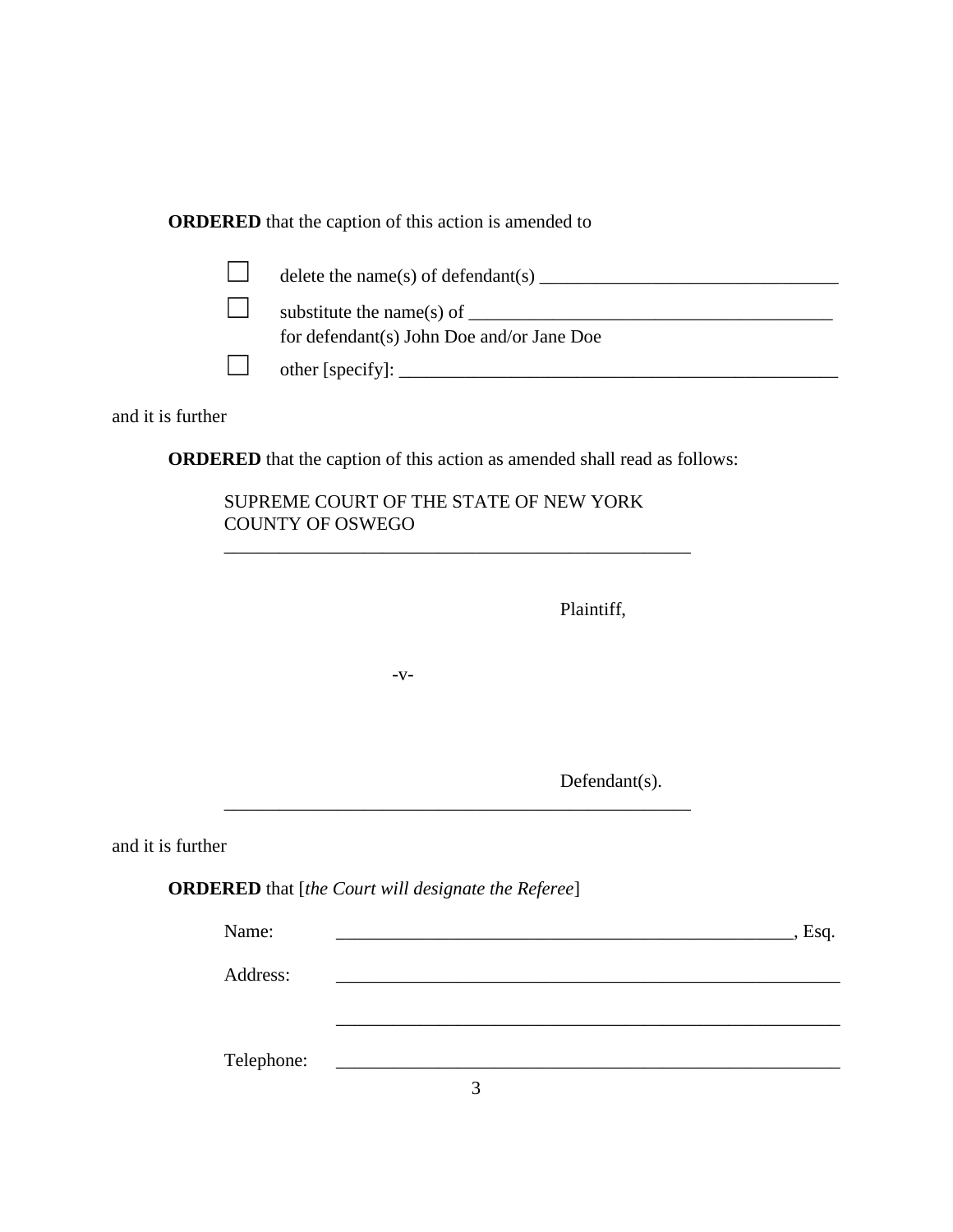is hereby appointed Referee to ascertain, compute and report the total amount due to plaintiff for unpaid principal, accrued interest and all reasonable mortgage costs and expenses other than attorneys' fees secured by the Note and Mortgage sued upon and set forth in the Complaint, and to examine and report as to whether the mortgaged premises should be sold in one parcel. The Referee shall not be required to notice or conduct a hearing and the plaintiff may submit to the Referee its proof by affidavit; and it is further

**ORDERED** that by accepting this appointment the Referee certifies that he/she is in compliance with Part 36 of the Rules of the Chief Judge (22 NYCRR Part 36) including but not limited to section 36.2(c) ("Disqualifications from appointment") and section 36.2 (d) ("Limitations on appointments based upon compensation"); and it is further

**ORDERED** that pursuant to CPLR §8003(a), in the discretion of the Court, the Referee shall be paid a fee of \$350.00 upon the filing of the Report of the Referee computing the amount due to plaintiff; and it is further

**ORDERED** that during the pendency of this action, if any interest in the Note and/or Mortgage that is the subject of this action has been or is transferred, the person or entity to whom the interest has been or is transferred shall apply to the Court within thirty (30) days of the transfer to be substituted or joined in this action pursuant to CPLR §1018; and it is further

**ORDERED** that the Referee shall file his/her Report on or before \_\_\_\_\_\_\_\_\_\_\_\_\_\_\_\_ [*the Court will insert this date*]; and it is further

**ORDERED** that on or before \_\_\_\_\_\_\_\_\_\_\_\_\_\_\_\_\_\_\_\_[*the Court will insert this date*],